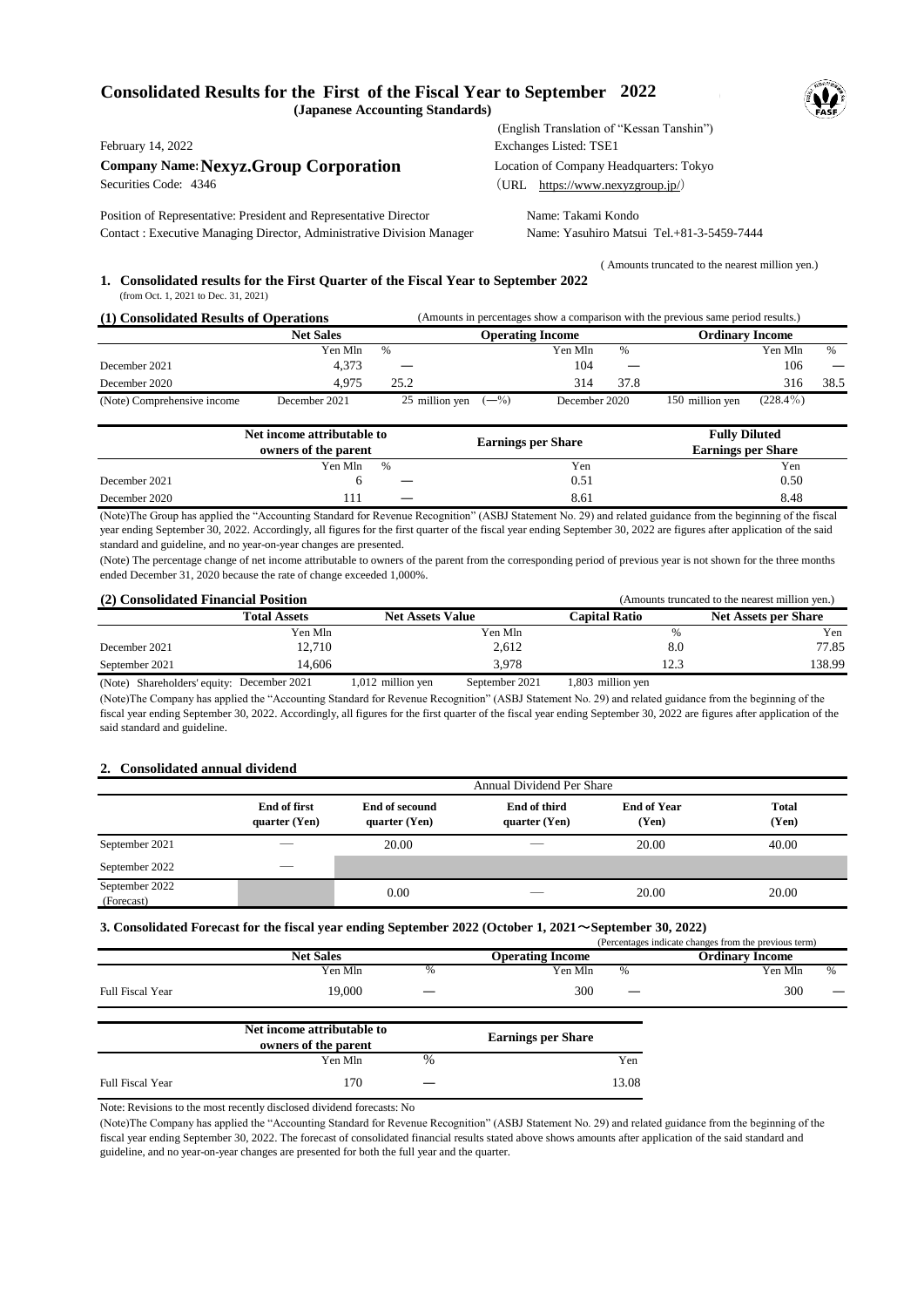|                                       | As of September 30, 2021 | As of December 31, 2021 |
|---------------------------------------|--------------------------|-------------------------|
| Assets                                |                          |                         |
| Current assets                        |                          |                         |
| Cash and deposits                     | 3, 427                   | 3, 425                  |
| Notes and accounts receivable - trade | 3,460                    | 1,697                   |
| Lease receivables                     | 3, 158                   | 2, 136                  |
| Merchandise                           | 522                      | 570                     |
| Accounts receivable - other           | 172                      | 287                     |
| 0ther                                 | 585                      | 694                     |
| Allowance for doubtful accounts       | $\triangle$ 420          | $\triangle$ 214         |
| Total current assets                  | 10,906                   | 8,596                   |
| Non-current assets                    |                          |                         |
| Property, plant and equipment         |                          |                         |
| Buildings, net                        | 1,039                    | 1,030                   |
| Tools, furniture and fixtures, net    | 112                      | 109                     |
| Other, net                            | 10                       | 9                       |
| Total property, plant and equipment   | 1,163                    | 1, 149                  |
| Intangible assets                     |                          |                         |
| Goodwill                              | $\mathbf{1}$             | $\Omega$                |
| Software                              | 73                       | 72                      |
| Total intangible assets               | 75                       | 72                      |
| Investments and other assets          |                          |                         |
| Investment securities                 | 890                      | 892                     |
| Leasehold and guarantee deposits      | 620                      | 726                     |
| Deferred tax assets                   | 429                      | 758                     |
| 0ther                                 | 1,355                    | 1,236                   |
| Allowance for doubtful accounts       | $\triangle$ 834          | $\triangle$ 721         |
| Total investments and other assets    | 2,461                    | 2,892                   |
| Total non-current assets              | 3,700                    | 4, 114                  |
| Total assets                          | 14,606                   | 12,710                  |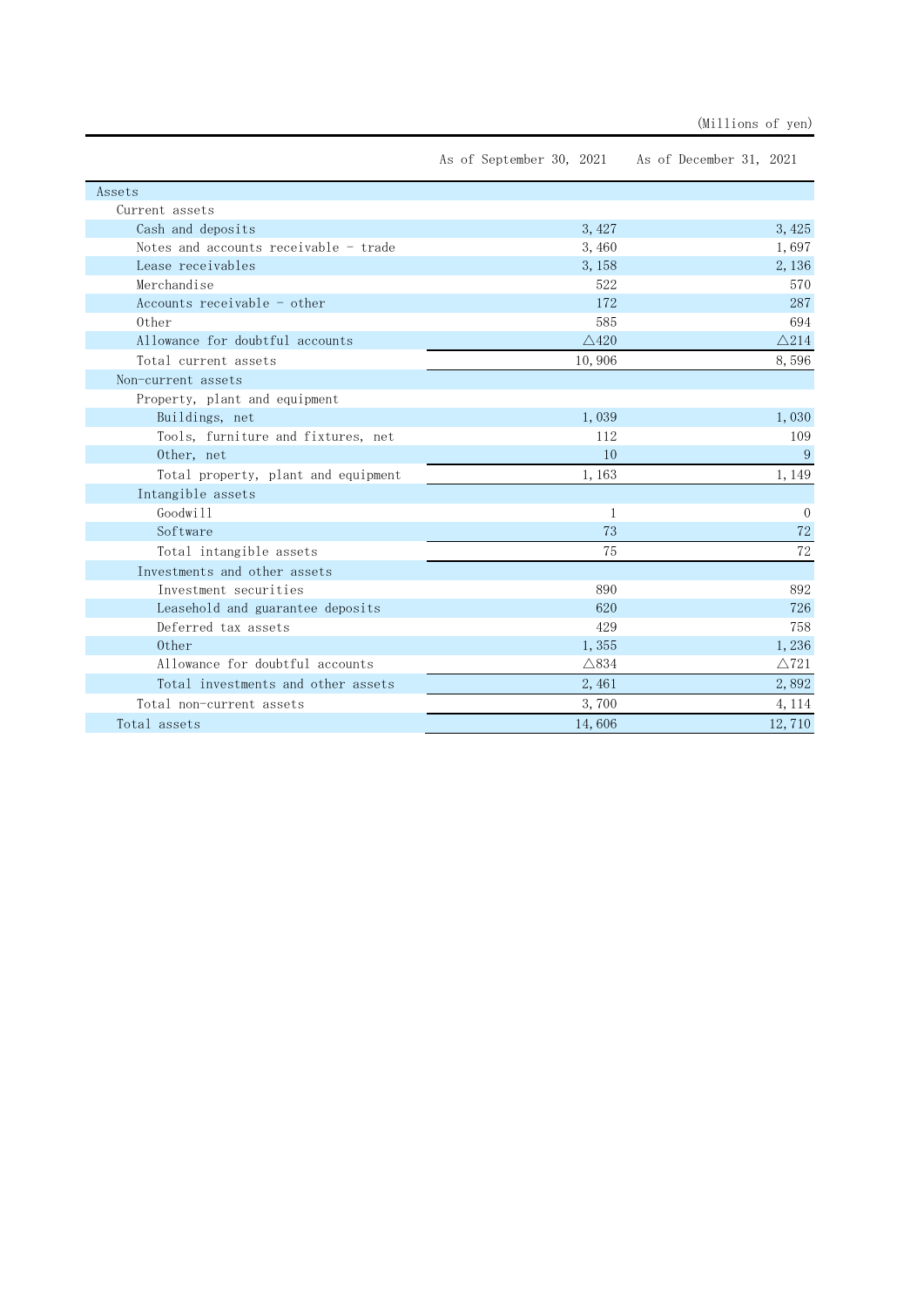|                                          | As of September 30, 2021 | As of December 31, 2021 |
|------------------------------------------|--------------------------|-------------------------|
| Liabilities                              |                          |                         |
| Current liabilities                      |                          |                         |
| Accounts payable - trade                 | 1,269                    | 1,270                   |
| Short-term borrowings                    | 1,200                    | 1,250                   |
| Current portion of long-term borrowings  | 1,836                    | 1,850                   |
| Accounts payable - other                 | 393                      | 477                     |
| Income taxes payable                     | 211                      | 52                      |
| Contract Cancellation Adjustment Reserve | 1,545                    | 1,585                   |
| Provision for bonuses                    | 316                      | 67                      |
| 0ther                                    | 699                      | 818                     |
| Total current liabilities                | 7,473                    | 7,372                   |
| Non-current liabilities                  |                          |                         |
| Long-term borrowings                     | 2,870                    | 2, 457                  |
| 0ther                                    | 283                      | 268                     |
| Total non-current liabilities            | 3, 153                   | 2,726                   |
| Total liabilities                        | 10,627                   | 10,098                  |
| Net assets                               |                          |                         |
| Shareholders' equity                     |                          |                         |
| Share capital                            | 1,198                    | 1,210                   |
| Capital surplus                          | 9                        | 20                      |
| Retained earnings                        | 1,302                    | 487                     |
| Treasury shares                          | $\triangle$ 899          | $\triangle$ 898         |
| Total shareholders' equity               | 1,611                    | 819                     |
| Accumulated other comprehensive income   |                          |                         |
| Valuation difference on available-for-   | 191                      | 191                     |
| sale securities                          |                          |                         |
| Foreign currency translation adjustment  | $\mathbf{1}$             | $\mathbf{1}$            |
| Total accumulated other comprehensive    |                          |                         |
| income                                   | 192                      | 192                     |
| Share acquisition rights                 | 6                        | $\Omega$                |
| Non-controlling interests                | 2,168                    | 1,598                   |
| Total net assets                         | 3,978                    | 2,612                   |
| Total liabilities and net assets         | 14,606                   | 12,710                  |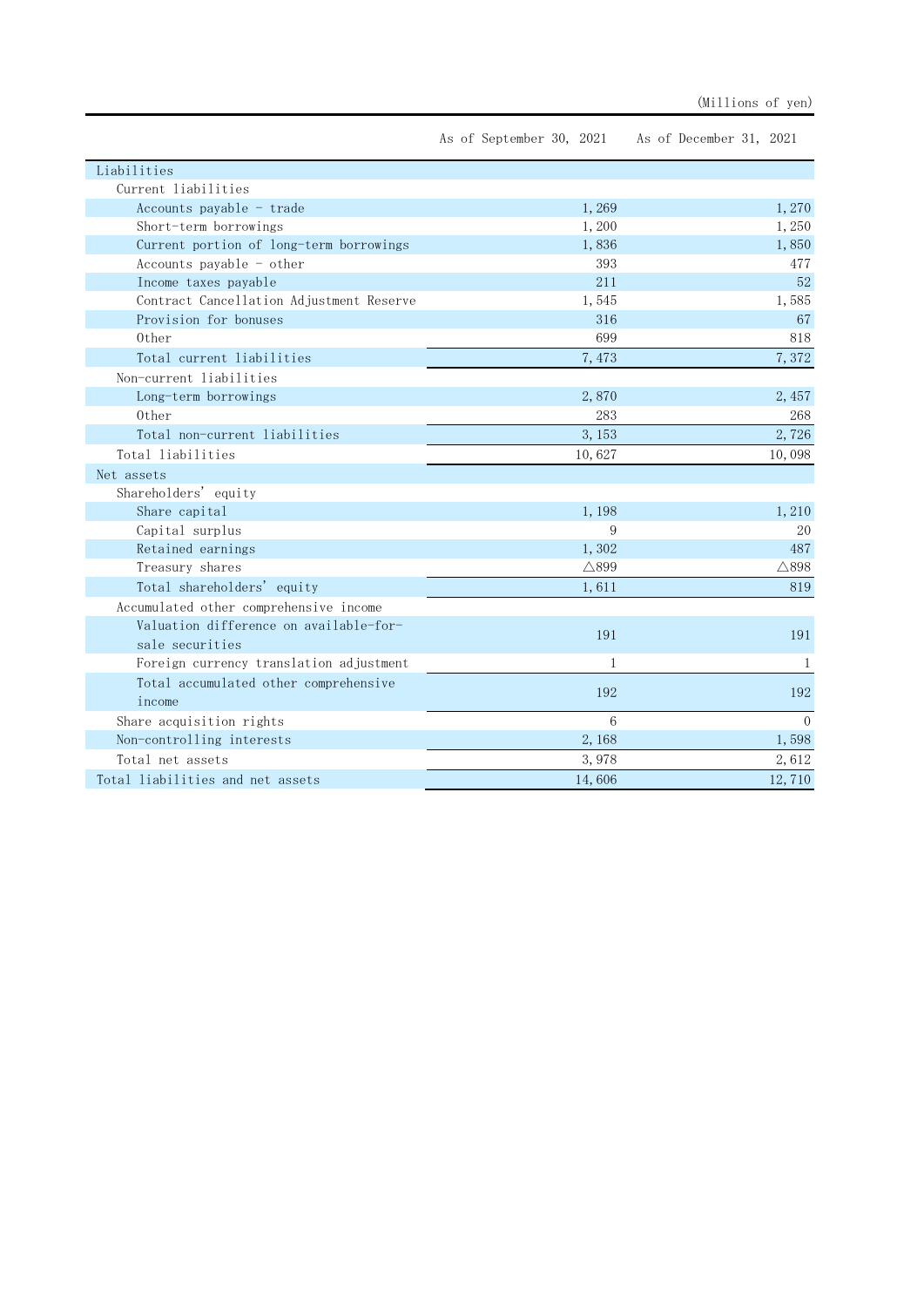|                                                     | Three months ended<br>December 31, 2020 | Three months ended<br>December 31, 2021 |
|-----------------------------------------------------|-----------------------------------------|-----------------------------------------|
| Net sales                                           | 4,975                                   | 4,373                                   |
| Cost of sales                                       | 2,432                                   | 2,230                                   |
| Gross profit                                        | 2,542                                   | 2, 142                                  |
| Selling, general and administrative expenses        | 2,228                                   | 2,038                                   |
| Operating profit                                    | 314                                     | 104                                     |
| Non-operating income                                |                                         |                                         |
| Receipt benefit                                     | 6                                       |                                         |
| Subsidies for employment adjustment                 | 3                                       |                                         |
| Administrative service fee income                   |                                         | 10                                      |
| 0ther                                               | 4                                       | 4                                       |
| Total non-operating income                          | 14                                      | 15                                      |
| Non-operating expenses                              |                                         |                                         |
| Interest expenses                                   | 8                                       | $\overline{7}$                          |
| Commission expenses                                 | $\mathcal{D}$                           | 3                                       |
| Other                                               | $\Omega$                                | $\sqrt{2}$                              |
| Total non-operating expenses                        | 11                                      | 13                                      |
| Ordinary profit                                     | 316                                     | 106                                     |
| Extraordinary income                                |                                         |                                         |
| Gain on reversal of share acquisition rights        |                                         | 4                                       |
| Total extraordinary income                          |                                         | $\overline{4}$                          |
| Extraordinary losses                                |                                         |                                         |
| Loss on valuation of investment securities          |                                         | $\theta$                                |
| Total extraordinary losses                          |                                         | $\overline{0}$                          |
| Profit before income taxes                          | 316                                     | 110                                     |
| Income taxes $-$ current                            | 121                                     | 47                                      |
| Income taxes - deferred                             | 44                                      | 38                                      |
| Total income taxes                                  | 166                                     | 86                                      |
| Profit                                              | 150                                     | 24                                      |
| Profit attributable to non-controlling<br>interests | 39                                      | 17                                      |
| Profit attributable to owners of parent             | 111                                     | 6                                       |